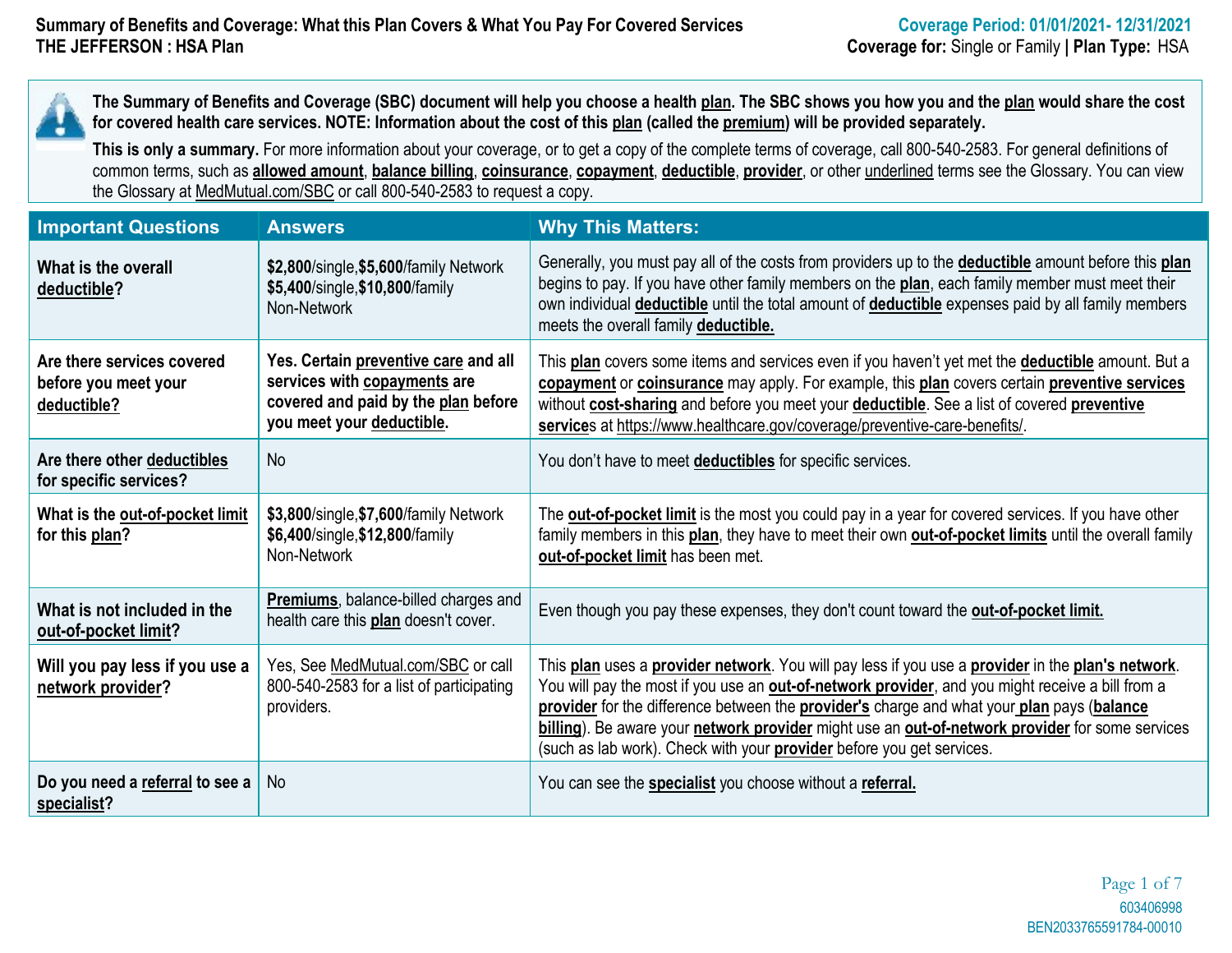All **coinsurance** costs shown in this chart are after your **deductible** has been met, if a **deductible** applies. Services with **copayments** are covered before you meet your **deductible**, unless otherwise specified.

| <b>Common Medical Event</b>                                                                                                                            | <b>Services You May Need</b>                                                                                  | <b>What You Will Pay</b>                                               | <b>Limitations, Exceptions, &amp; Other</b>            |                                                                                                                                                                         |  |
|--------------------------------------------------------------------------------------------------------------------------------------------------------|---------------------------------------------------------------------------------------------------------------|------------------------------------------------------------------------|--------------------------------------------------------|-------------------------------------------------------------------------------------------------------------------------------------------------------------------------|--|
|                                                                                                                                                        |                                                                                                               | <b>Network Provider</b><br>(You will pay the least)                    | <b>Non-Network Provider</b><br>(You will pay the most) | <b>Important Information</b>                                                                                                                                            |  |
| If you visit a health care<br>provider's office or clinic                                                                                              | Primary care visit to treat an injury or<br>illness                                                           | 20% coinsurance                                                        | 40% coinsurance                                        | None                                                                                                                                                                    |  |
|                                                                                                                                                        | Specialist visit                                                                                              | 20% coinsurance                                                        | 40% coinsurance                                        | None                                                                                                                                                                    |  |
|                                                                                                                                                        | Preventive care/ screening/<br>immunization                                                                   |                                                                        | No charge                                              | You may have to pay for services<br>that aren't preventive. Ask your<br>provider if the services you need are<br>preventive. Then check what your<br>plan will pay for. |  |
| If you have a test                                                                                                                                     | Diagnostic test (x-ray)                                                                                       | 20% coinsurance                                                        | 40% coinsurance                                        | None                                                                                                                                                                    |  |
|                                                                                                                                                        | Diagnostic test (blood work)                                                                                  | 20% coinsurance                                                        | 40% coinsurance                                        | None                                                                                                                                                                    |  |
|                                                                                                                                                        | Imaging (CT/PET scans, MRIs)                                                                                  | 20% coinsurance                                                        | 40% coinsurance                                        | None                                                                                                                                                                    |  |
| If you need drugs to treat your<br>illness or condition<br>More information about<br>prescription drug coverage is<br>available at express-scripts.com | Generic drugs (Tier 1)                                                                                        | 20% coinsurance 30<br>Days Supply<br>20% coinsurance 90<br>Days Supply | Not Covered                                            | Generic Policy - Dispense As Written<br>(DAW)<br>If you choose to buy the Brand name<br>drug when a Generic equivalent is                                               |  |
|                                                                                                                                                        | Preferred brand drugs (Tier 2)                                                                                | 20% coinsurance 30<br>Days Supply<br>20% coinsurance 90<br>Days Supply | Not Covered                                            | available, you will be required to pay<br>the Brand copay/coinsurance plus the<br>difference in cost between the<br>Generic and Brand name drug.                        |  |
|                                                                                                                                                        | Non-preferred brand drugs (Tier 3)                                                                            | 20% coinsurance 30<br>Days Supply<br>20% coinsurance 90<br>Days Supply | <b>Not Covered</b>                                     |                                                                                                                                                                         |  |
|                                                                                                                                                        | Specialty drugs (Tier 4)                                                                                      | 20% coinsurance 30<br>Days Supply                                      | Not Covered                                            |                                                                                                                                                                         |  |
| If you have outpatient surgery                                                                                                                         | Facility fee (e.g., ambulatory surgery<br>center)                                                             | 20% coinsurance                                                        | 40% coinsurance                                        | None                                                                                                                                                                    |  |
|                                                                                                                                                        | Physician/surgeon fees (Outpatient)                                                                           | 20% coinsurance                                                        | 40% coinsurance                                        | None                                                                                                                                                                    |  |
| If you need immediate medical                                                                                                                          | <b>Emergency room care</b>                                                                                    | 20% coinsurance                                                        |                                                        | None                                                                                                                                                                    |  |
| attention                                                                                                                                              | Emergency medical transportation                                                                              | 20% coinsurance                                                        | 40% coinsurance                                        | None                                                                                                                                                                    |  |
|                                                                                                                                                        | For more information about limitations and exceptions, see the plan or policy document at MedMutual.com/SBC.] |                                                                        |                                                        | Page 2 of 7                                                                                                                                                             |  |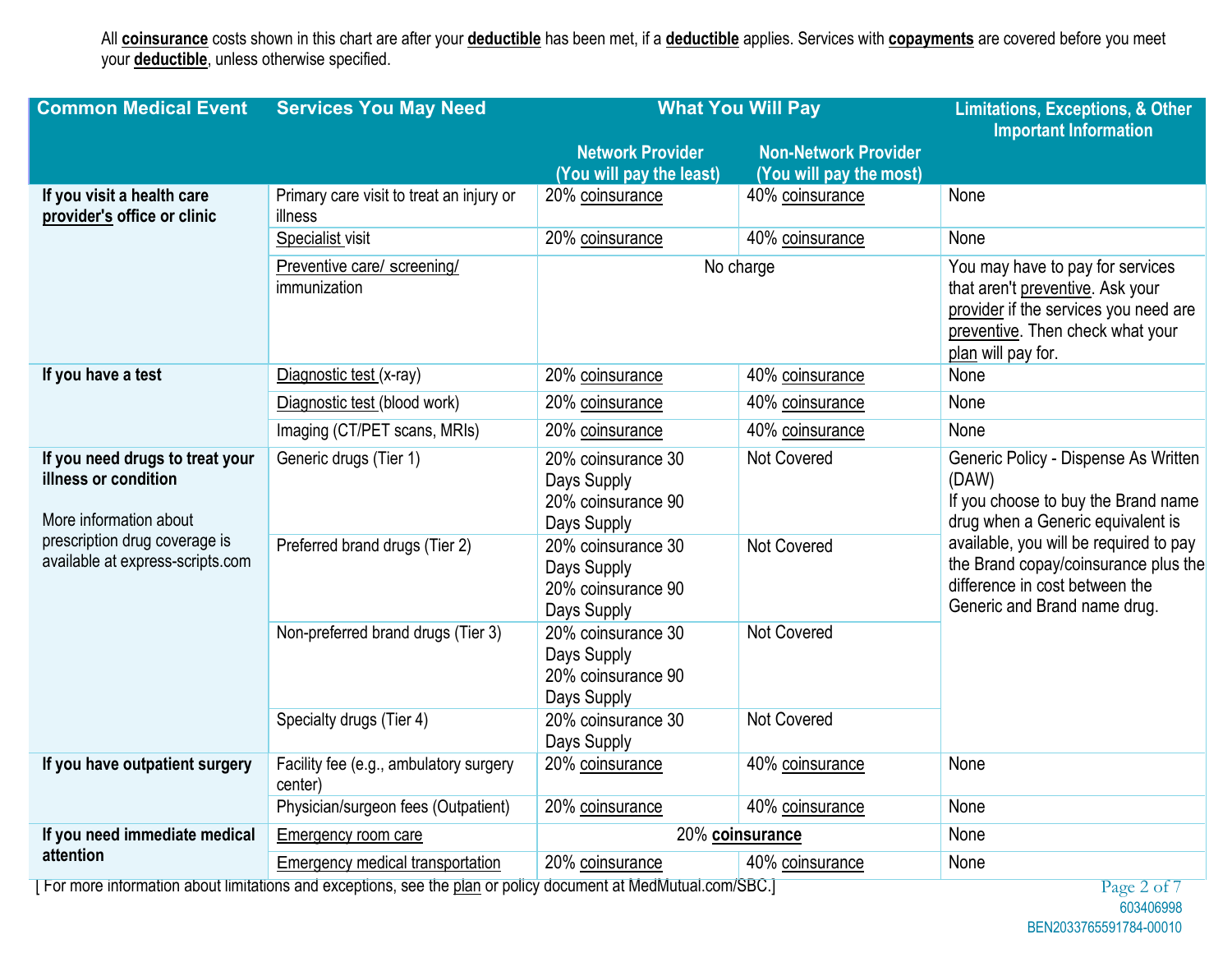|                                                   | Urgent care                        | 20% coinsurance                                       | 40% coinsurance                                       | None |
|---------------------------------------------------|------------------------------------|-------------------------------------------------------|-------------------------------------------------------|------|
| If you have a hospital stay                       | Facility fee (e.g., hospital room) | 20% coinsurance                                       | 40% coinsurance                                       | None |
|                                                   | Physician/ surgeon fee (inpatient) | 20% coinsurance                                       | 40% coinsurance                                       | None |
| If you need mental health,                        | Outpatient services                |                                                       | Benefits paid based on corresponding medical benefits | None |
| behavioral health, or<br>substance abuse services | Inpatient services                 | Benefits paid based on corresponding medical benefits | None                                                  |      |
|                                                   |                                    |                                                       |                                                       |      |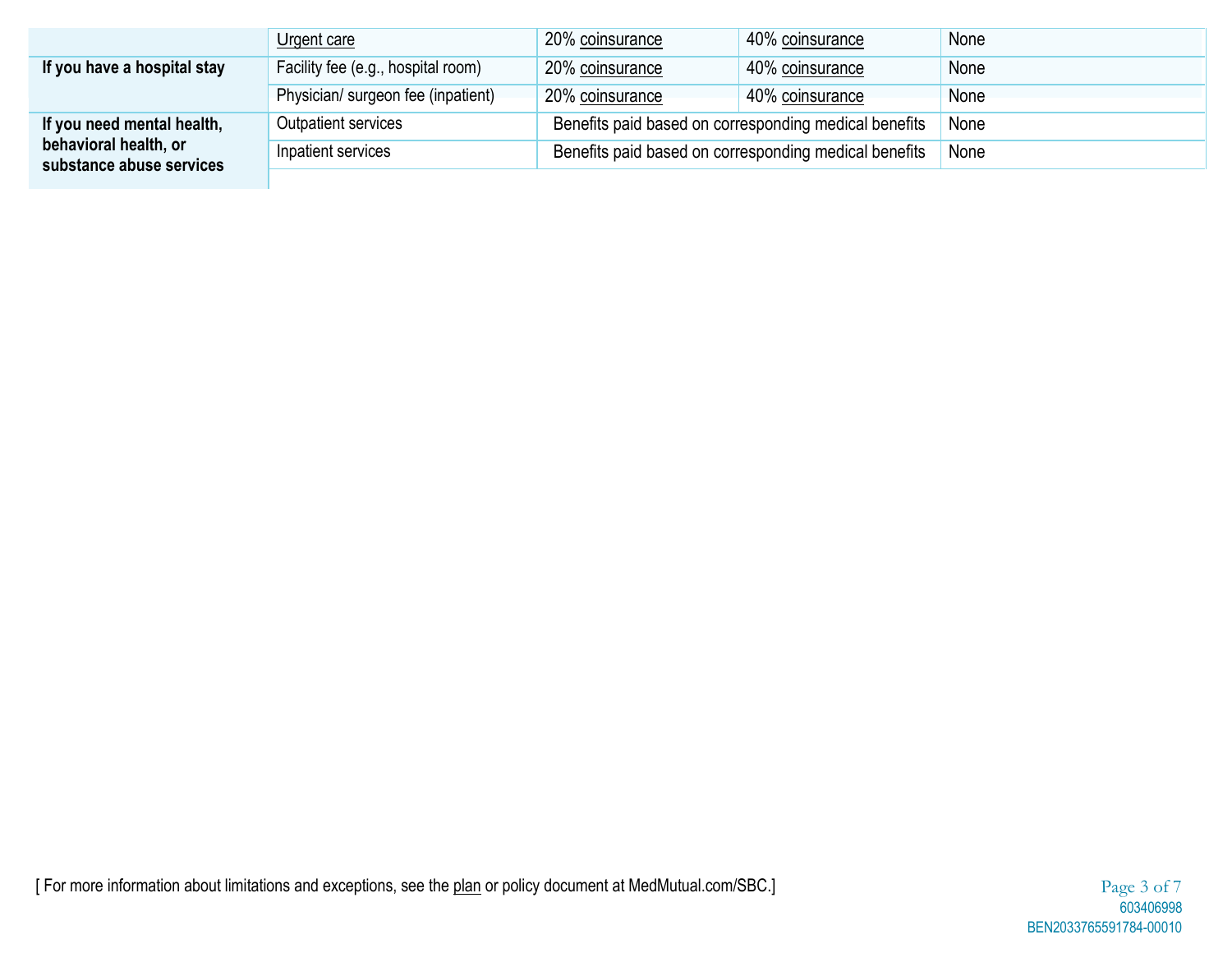| <b>Common Medical Event</b>                                          | <b>Services You May Need</b>                     | <b>What You Will Pay</b>                            | <b>Limitations, Exceptions, &amp; Other</b><br><b>Important Information</b> |                                                                                                                                                                                                                                                                 |
|----------------------------------------------------------------------|--------------------------------------------------|-----------------------------------------------------|-----------------------------------------------------------------------------|-----------------------------------------------------------------------------------------------------------------------------------------------------------------------------------------------------------------------------------------------------------------|
|                                                                      |                                                  | <b>Network Provider</b><br>(You will pay the least) | <b>Non-Network Provider</b><br>(You will pay the most)                      |                                                                                                                                                                                                                                                                 |
| If you are pregnant                                                  | Office visits                                    | No charge                                           |                                                                             | Cost sharing does not apply to<br>certain preventive services.<br>Depending on the type of services,<br>copay, coinsurance or deductible<br>may apply. Maternity care may<br>include tests and services described<br>elsewhere in the SBC (i.e.<br>ultrasound). |
|                                                                      | Childbirth/delivery professional<br>services     | 20% coinsurance                                     | 40% coinsurance                                                             | None                                                                                                                                                                                                                                                            |
|                                                                      | Childbirth/delivery facility services            | 20% coinsurance                                     | 40% coinsurance                                                             | None                                                                                                                                                                                                                                                            |
| If you need help recovering or<br>have other special health<br>needs | Home health care                                 | 20% coinsurance                                     | 40% coinsurance                                                             | (60 visits per benefit period)                                                                                                                                                                                                                                  |
|                                                                      | Rehabilitation services (Physical<br>Therapy)    | 20% coinsurance                                     | 40% coinsurance                                                             | (40 visits per benefit period,<br>combined with Occupational<br>Therapy)                                                                                                                                                                                        |
|                                                                      | Habilitation services (Occupational<br>Therapy)  | 20% coinsurance                                     | 40% coinsurance                                                             | (40 visits per benefit period,<br>combined with Physical Therapy)                                                                                                                                                                                               |
|                                                                      | <b>Habilitation services (Speech</b><br>Therapy) | 20% coinsurance                                     | 40% coinsurance                                                             | (20 visits per benefit period)                                                                                                                                                                                                                                  |
|                                                                      | Skilled nursing care                             | 20% coinsurance                                     | 40% coinsurance                                                             | None                                                                                                                                                                                                                                                            |
|                                                                      | Durable medical equipment                        | 20% coinsurance                                     | 40% coinsurance                                                             | None                                                                                                                                                                                                                                                            |
|                                                                      | Hospice services                                 | 20% coinsurance                                     | 40% coinsurance                                                             | None                                                                                                                                                                                                                                                            |
| If your child needs dental or                                        | Children's eye exam                              | No charge                                           |                                                                             | None                                                                                                                                                                                                                                                            |
| eye care                                                             | Children's glasses                               | <b>Not Covered</b>                                  |                                                                             | <b>Excluded Service</b>                                                                                                                                                                                                                                         |
|                                                                      | Children's dental check-up                       | <b>Not Covered</b>                                  |                                                                             | <b>Excluded Service</b>                                                                                                                                                                                                                                         |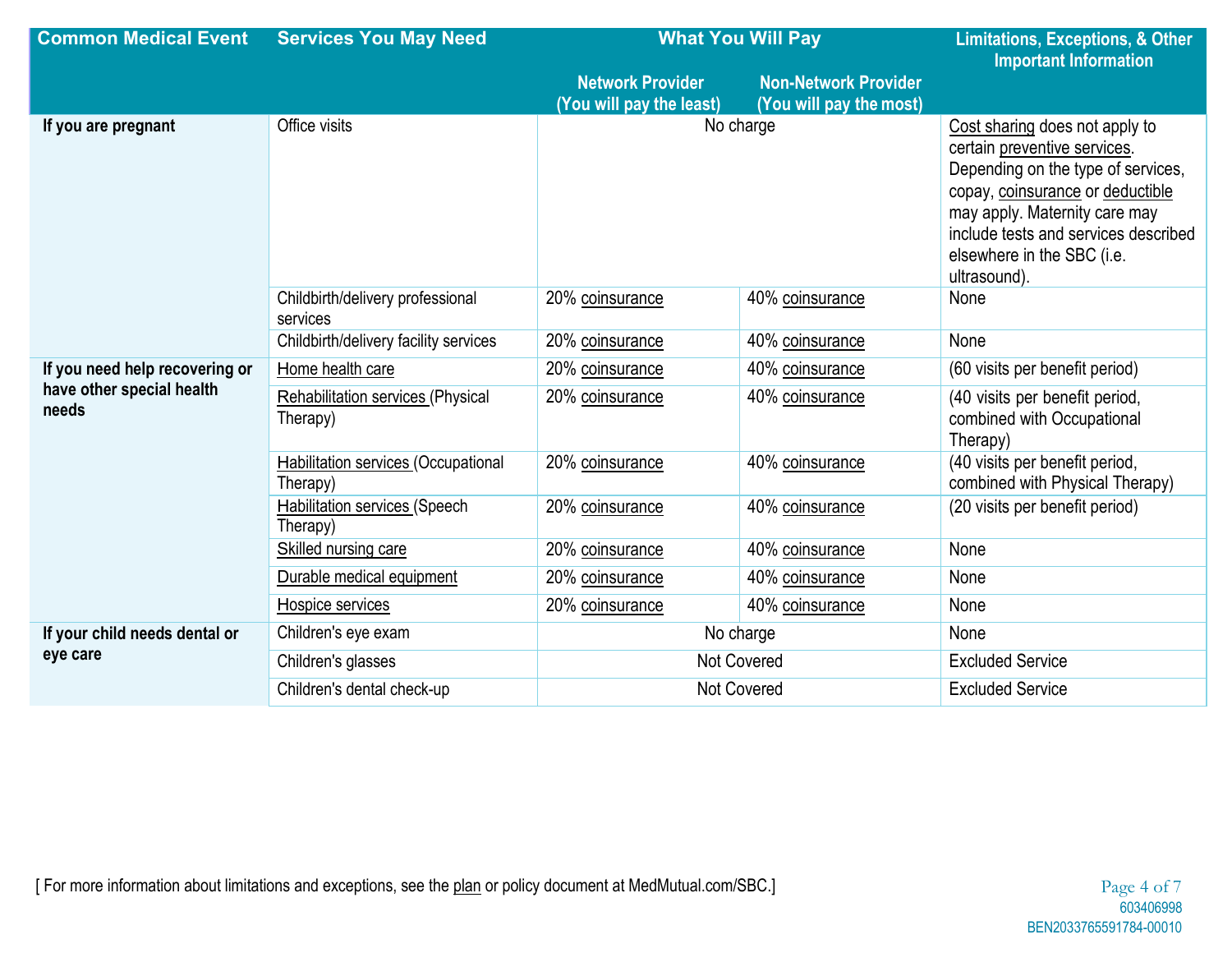# **Excluded Services & Other Covered Services:**

**Services Your Plan Generally Does NOT Cover (Check your policy or plan document for more information and a list of any other excluded services.) •** Acupuncture **•** Dental Care (Adult) **•** Routine Eye Care (Adult) **•** Children's dental check-up **•** Infertility Treatment **•** Routine Foot Care **•** Children's glasses **•** Long-Term Care **•** Weight Loss Programs **•** Non-emergency care when traveling outside the U.S. **Other Covered Services (Limitations may apply to these services. This isn't a complete list. Please see your plan document.)** • Bariatric Surgery • Hearing Aids • Private-Duty Nursing Chiropractic Care

**Your Rights to Continue Coverage:** There are agencies that can help if you want to continue your coverage after it ends. The contact information for those agencies is: the Department of Health and Human Services, Center for Consumer Information and Insurance Oversight, at 877-267-2323 x61565 or cciio.cms.gov. Other coverage options may be available to you, including buying individual insurance coverage through the Health Insurance Marketplace. For more information about the Marketplace, visit HealthCare.gov or call 800-318-2596.

Your Grievance and Appeals Rights: There are agencies that can help if you have a complaint against your plan for a denial of a claim. This complaint is called a grievance or appeal. For more information about your rights, look at the explanation of benefits you will receive for that medical claim. Your plan documents also provide complete information to submit a claim, appeal, or a grievance for any reason to your plan. For more information about your rights, this notice, or assistance, contact your plan at 800-540-2583.

# **Does this plan provide Minimum Essential Coverage? Yes.**

Minimum Essential Coverage generally includes plans, health insurance available through the Marketplace or other individual market policies, Medicare, Medicaid, CHIP, TRICARE, and certain other coverage. If you are eligible for certain types of Minimum Essential Coverage, you may not be eligible for the premium tax credit.

# **Does this plan meet Minimum Value Standards? Yes.**

If your plan doesn't meet the Minimum Value Standards, you may be eligible for a premium tax credit to help you pay for a plan through the Marketplace.

#### -----------To see examples of how this plan might cover costs for sample medical situations, see the next section--

The coverage example numbers assume that the patient does not use an HRA or FSA. If you participate in an HRA or FSA and use it to pay for out-of-pocket expenses, then your costs may be lower.

[ For more information about limitations and exceptions, see the plan or policy document at MedMutual.com/SBC.] Page 5 of 7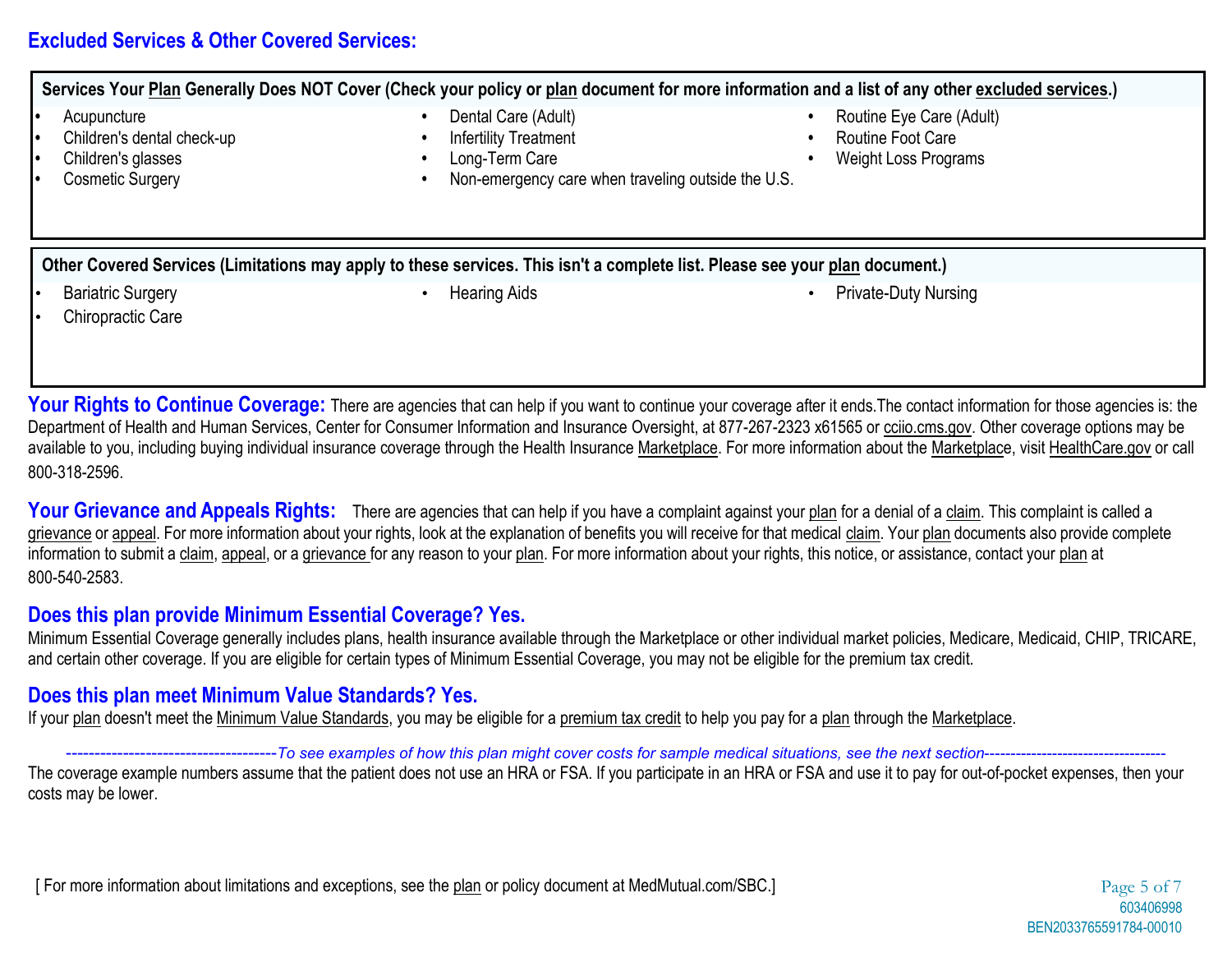#### **About these Coverage Examples:**



**This is not a cost estimator.** Treatments shown are just examples of how this plan might cover medical care. Your actual costs will be different depending on the actual care you receive, the prices your providers charge, and many other factors. Focus on the cost sharing amounts (deductibles, copayments and coinsurance) and excluded services under the plan. Use this information to compare the portion of costs you might pay under different health plans. Please note these coverage examples are based on self-only coverage.

| Peg is Having a Baby<br>(9 months of in-network pre-natal care and a<br>hospital delivery)                                                                                                                                                                                   |                              | <b>Managing Joe's Type 2 Diabetes</b><br>(a year of routine in-network care of a<br>well-controlled condition)                                                                                                          |                              | <b>Mia's Simple Fracture</b><br>(in-network emergency room visit and follow up<br>care)                                                                                                                                  |                              |
|------------------------------------------------------------------------------------------------------------------------------------------------------------------------------------------------------------------------------------------------------------------------------|------------------------------|-------------------------------------------------------------------------------------------------------------------------------------------------------------------------------------------------------------------------|------------------------------|--------------------------------------------------------------------------------------------------------------------------------------------------------------------------------------------------------------------------|------------------------------|
| $\blacksquare$ The plan's overall deductible<br>• Specialist coinsurance<br>■ Hospital (facility) coinsurance<br>• Other coinsurance                                                                                                                                         | \$2,800<br>20%<br>20%<br>20% | The plan's overall deductible<br><b>Specialist coinsurance</b><br><b>Hospital (facility) coinsurance</b><br>Other coinsurance                                                                                           | \$2,800<br>20%<br>20%<br>20% | The plan's overall deductible<br><b>Specialist coinsurance</b><br><b>Hospital (facility) coinsurance</b><br>Other coinsurance                                                                                            | \$2,800<br>20%<br>20%<br>20% |
| This EXAMPLE event includes services like:<br>Specialist office visits (prenatal care)<br><b>Childbirth/Delivery Professional Services</b><br><b>Childbirth/Delivery Facility Services</b><br>Diagnostic tests (ultrasounds and blood work)<br>Specialist visit (anesthesia) |                              | This EXAMPLE event includes services like:<br>Primary care physician office visits (including disease<br>education)<br>Diagnostic tests (blood work)<br>Prescription drugs<br>Durable medical equipment (glucose meter) |                              | This EXAMPLE event includes services like:<br><b>Emergency room care (including medical supplies)</b><br>Diagnostic test $(x-ray)$<br>Durable medical equipment (crutches)<br>Rehabilitation services (physical therapy) |                              |

| <b>Total Example Cost</b>       | \$12,700 |  |  |
|---------------------------------|----------|--|--|
| In this example, Peg would pay: |          |  |  |
| <b>Cost Sharing</b>             |          |  |  |
| Deductibles                     | \$2,800  |  |  |
| Copayments                      | \$0      |  |  |
| Coinsurance                     | \$1,000  |  |  |
| What isn't covered              |          |  |  |
| Limits or exclusions            | \$60     |  |  |
| The total Peg would pay is      | \$3,860  |  |  |

| <b>Total Example Cost</b>       | \$12,700 | <b>Total Example Cost</b>       | \$5,600 | <b>Total Example Cost</b>       | \$2,800 |
|---------------------------------|----------|---------------------------------|---------|---------------------------------|---------|
| In this example, Peg would pay: |          | In this example, Joe would pay: |         | In this example, Mia would pay: |         |
| <b>Cost Sharing</b>             |          | <b>Cost Sharing</b>             |         | <b>Cost Sharing</b>             |         |
| <b>Deductibles</b>              | \$2,800  | <b>Deductibles</b>              | \$1,900 | <b>Deductibles</b>              | \$2,800 |
| Copayments                      | \$0      | Copayments                      | \$0     | Copayments                      | \$0     |
| Coinsurance                     | \$1,000  | Coinsurance                     | \$700   | Coinsurance                     | \$0     |
| What isn't covered              |          | What isn't covered              |         | What isn't covered              |         |
| Limits or exclusions            | \$60     | Limits or exclusions            | \$20    | Limits or exclusions            | \$0     |
|                                 |          |                                 |         |                                 |         |

| <b>Total Example Cost</b> | \$2,800 |
|---------------------------|---------|
|---------------------------|---------|

#### **In this example, Peg would pay: In this example, Joe would pay: In this example, Mia would pay:**

| <b>Cost Sharing</b>        |         |  |  |  |
|----------------------------|---------|--|--|--|
| Deductibles                | \$2,800 |  |  |  |
| Copayments                 | \$0     |  |  |  |
| Coinsurance                | \$0     |  |  |  |
| What isn't covered         |         |  |  |  |
| Limits or exclusions       | \$0     |  |  |  |
| The total Mia would pay is | \$2,800 |  |  |  |

Note: These numbers assume the patient does not participate in the plan's wellness program. If you participate in the plan's wellness program, you may be able to reduce your costs. For more information about the wellness program, please contact: 800-540-2583.

**The total Joe would pay is \$2,620**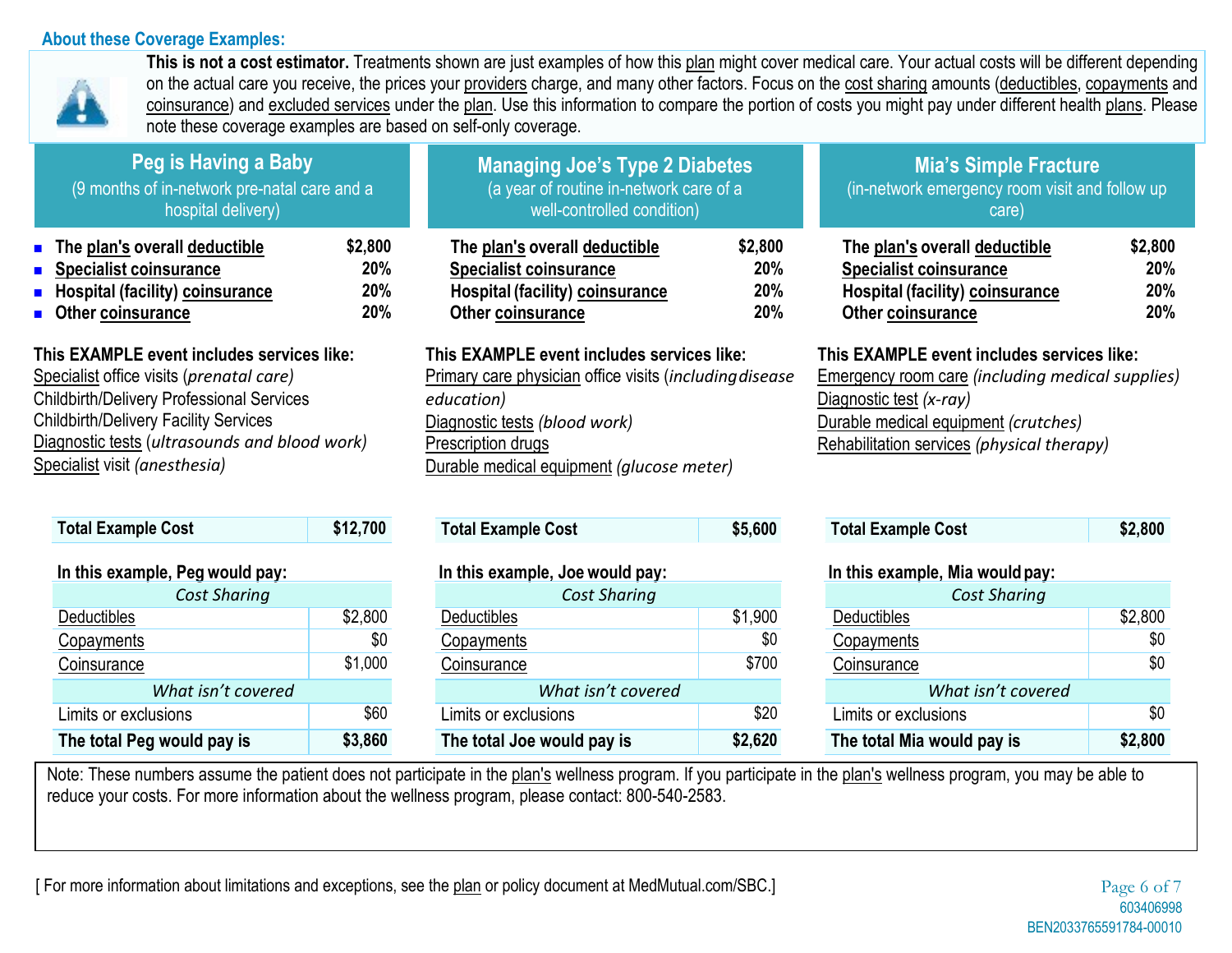The plan would be responsible for the other costs of these EXAMPLE covered services.

[ For more information about limitations and exceptions, see the plan or policy document at MedMutual.com/SBC.] Page 7 of 7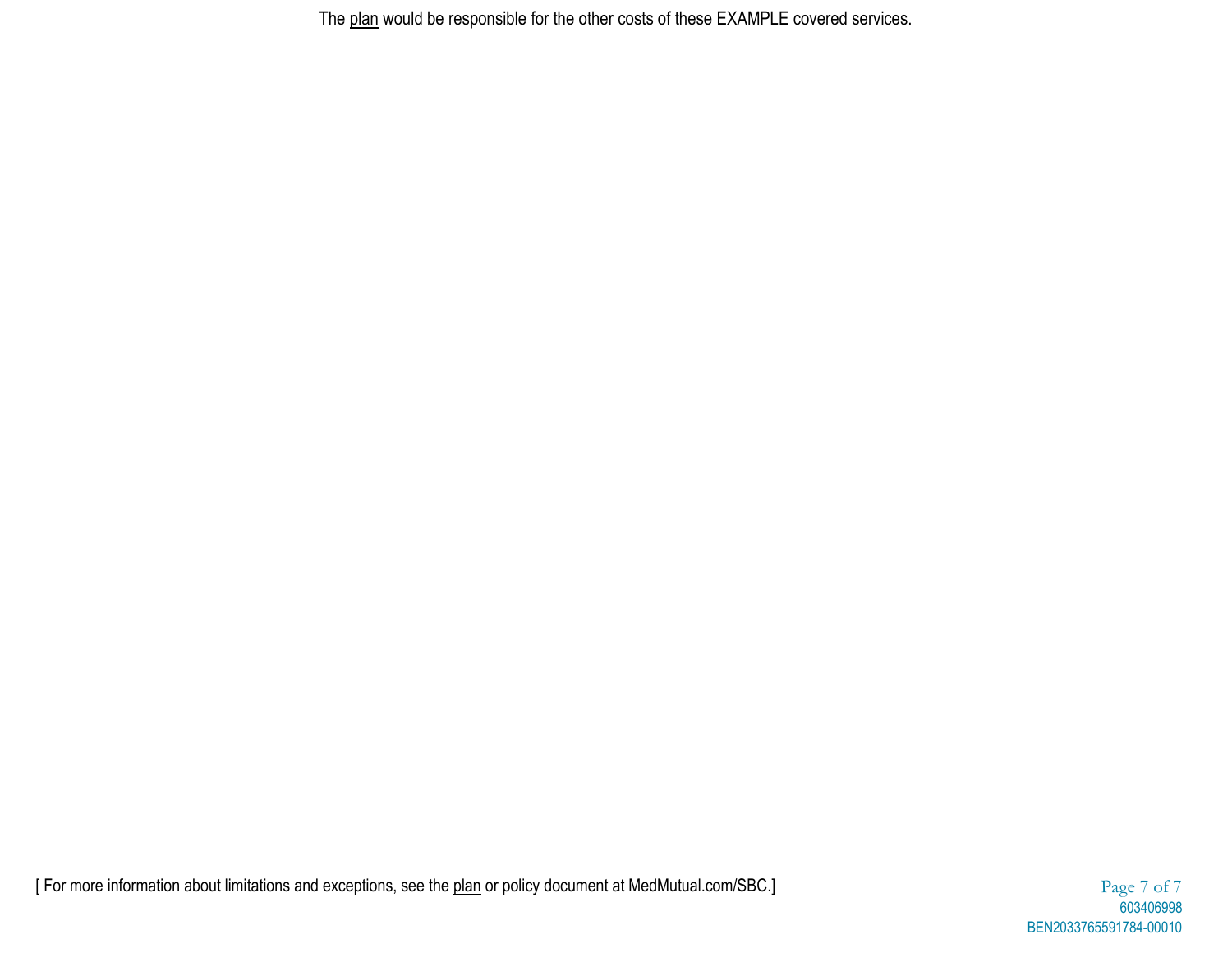# **Multi-Language Interpreter Services & Nondiscrimination Notice**



This document notifies individuals of how to seek assistance if they speak a language other than English.

## **Spanish**

ATENCIÓN: Si habla español, tiene a su disposición servicios gratuitos de asistencia lingüística. Llame al 1-800-382-5729 (TTY: 711).

## **Chinese**

注意:如果您使用繁體中文,您可以免費獲得語言援助服 務。請致電 1-800-382-5729 (TTY: 711)。

## **German**

ACHTUNG: Wenn Sie Deutsch sprechen, stehen Ihnen kostenlos sprachliche Hilfsdienstleistungen zur Verfügung. Rufnummer: 1-800-382-5729 (TTY: 711).

#### **Arabic**

مل حو ظة: إذاكنت ت حدث انكر اللغة، فإن خ دم ات المس الح ذال غوى ةتتو له على الله ( بالم ج ان انص ل بر قم 5729-382-800-1 رقم هانف الصمو ل بكم711).

## **Pennsylvania Dutch**

Wann du Deitsch schwetzscht, kannscht du mitaus Koschte ebber gricke, ass dihr helft mit die englisch Schprooch. Ruf selli Nummer uff: Call 1-800-382-5729 (TTY: 711).

#### **Russian**

ВНИМАНИЕ: Если вы говорите на русском языке, то вам доступны бесплатные услуги перевода. Звоните 1-800-382-5729 (телетайп: 711).

#### **French**

ATTENTION: Si vous parlez français, des services d'aide linguistique vous sont proposés gratuitement. Appelez le 1-800-382-5729 (ATS: 711).

#### **Vietnamese**

CHÚÝ: Nếu bạn nói Tiếng Việt, có các dịch vụ hỗ trợ ngôn ngữ miễnphídànhchobạn.Gọisố1-800-382-5729(TTY:711).

#### **Navajo**

Díí baa akó nínízin: Díí saad bee yáníłti' go Diné Bizaad, saad bee áká'ánída'áwo'dé é', t'áá jiik'eh, éí ná hólǫ´, kojį' hódíílnih 1-800-382-5729 (TTY: 711).

#### **Oromo**

XIYYEEFFANNAA: Afaan dubbattu Oroomiffa, tajaajila gargaarsa afaanii, kanfaltiidhaan ala, ni argama. Bilbilaa 1-800-382-5729 (TTY: 711).

#### **Korean**

주의: 한국어를 사용하시는 경우, 언어 지원 서비스를 무료로 이용하실 수 있습니다. 1-800-382-5729 (TTY: 711)번으로 전화해 주십시오.

#### **Italian**

ATTENZIONE: In caso la lingua parlata sia l'italiano, sono disponibili servizi di assistenza linguistica gratuiti. Chiamare il numero 1-800-382-5729 (TTY: 711).

#### **Japanese**

注意事項:日本語を話される場合、無料の言語支援を ご利用いただけます。1-800-382-5729 (TTY: 711) ま で、お電話にてご連絡ください。

#### **Dutch**

AANDACHT: Als u nederlands spreekt, kunt u gratis gebruikmaken van de taalkundige diensten. Bel 1-800-382-5729 (TTY: 711).

#### **Ukrainian**

УВАГА! Якщо ви розмовляєте українською мовою, ви можете звернутися до безкоштовної служби мовної підтримки. Телефонуйте за номером 1-800-382-5729 (телетайп: 711).

#### **Romanian**

ATENȚIE: Dacă vorbiți limba română, vă stau la dispozit je servicii de asistent ă lingvistică, gratuit. Sunat,i la 1-800-382-5729 (TTY: 711).

#### **Tagalog**

PAUNAWA: Kung nagsasalita ka ng Tagalog, maaari kang gumamit ng mga serbisyo ng tulong sa wika nang walang bayad. Tumawag sa 1-800-382-5729 (TTY: 711).